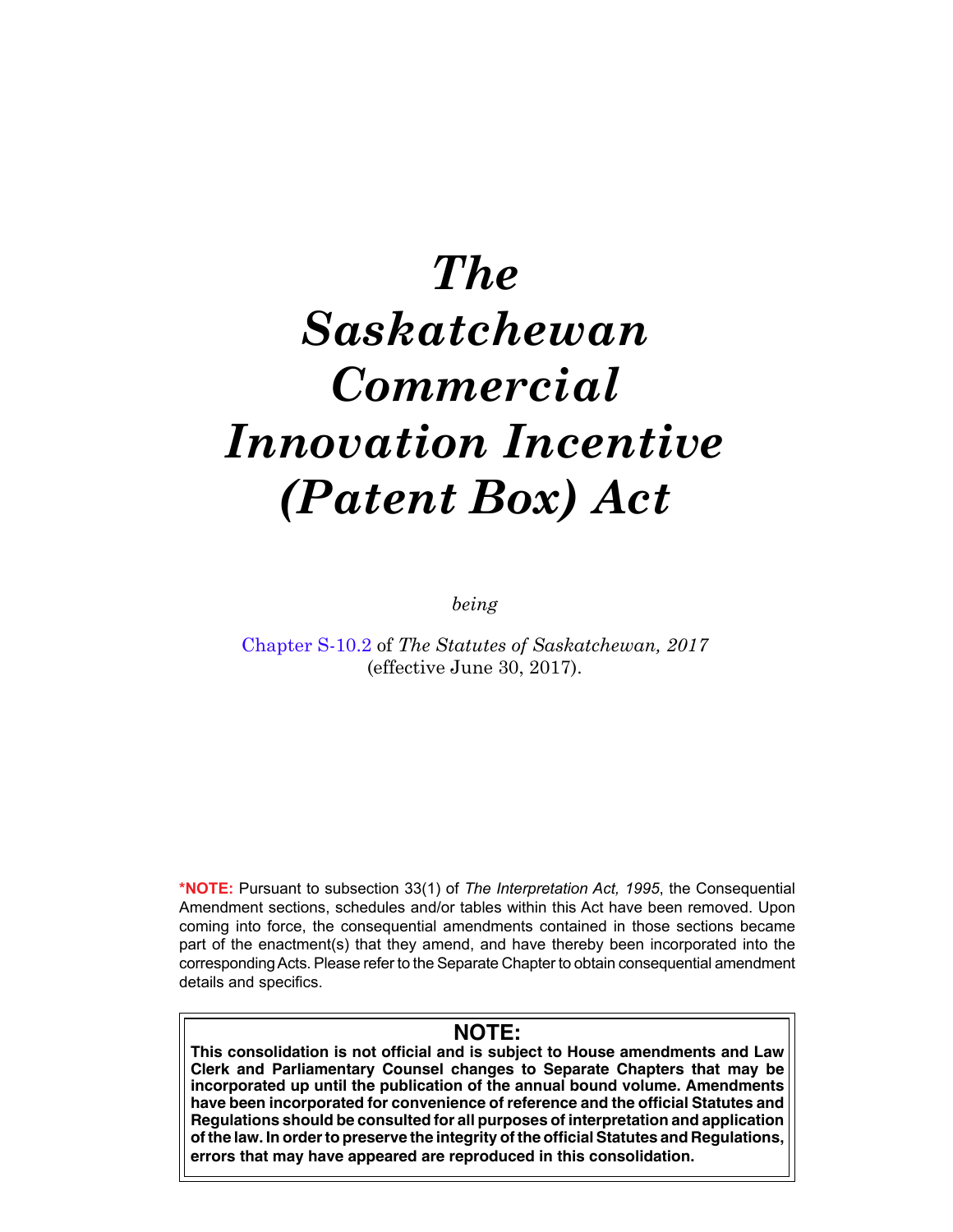# Table of Contents

#### [PART 1](#page-2-0) **[Preliminary Matters](#page-2-0)**

- [Short title](#page-2-0)
- [Definitions](#page-2-0)
- [Interpretation](#page-3-0)

# [PART 2](#page-3-0)

#### **[Application and Eligibility Tests](#page-3-0)** [Approval of technical assessor](#page-3-0)

- [Application for SCII certificate](#page-3-0)
- [Review of application scientific eligibility test](#page-4-0)
- [Minister's notice to applicant re outcome of](#page-4-0)   [scientific eligibility test](#page-4-0)
- [Information re economic eligibility test](#page-5-0)
- [Economic eligibility test](#page-5-0)
- [Failure to meet economic benefit benchmarks](#page-6-0)

#### [PART 3](#page-6-0)

#### **[Issuing Certificate and Claiming Tax Rebate](#page-6-0)**

- [Issuance of SCII certificate](#page-6-0)
- [Claiming tax rebate](#page-7-0)

#### [PART 4](#page-7-0) **[Administration and Enforcement](#page-7-0)**

- [Change in circumstances](#page-7-0)
- [Suspension or cancellation SCII certificate](#page-8-0)
- [Record keeping requirements](#page-8-0)
- [Power to require information or material](#page-9-0)
- [Inspectors](#page-9-0)
- [Routine inspection](#page-9-0)
- [Warrant](#page-10-0)
- [Copies of records](#page-10-0)
- [Cooperation with inspector](#page-11-0)
- [Offences and penalties](#page-11-0)
- [Recovery](#page-12-0)

[Immunity](#page-12-0)

[Limitation on prosecution](#page-12-0)

#### [PART 5](#page-12-0)

#### **[General](#page-12-0)**

[Service of notice or documents](#page-12-0)

#### [PART 6](#page-13-0)

# **[Regulations and Coming into Force](#page-13-0)**

- [Regulations](#page-13-0)
- [Coming into force](#page-14-0)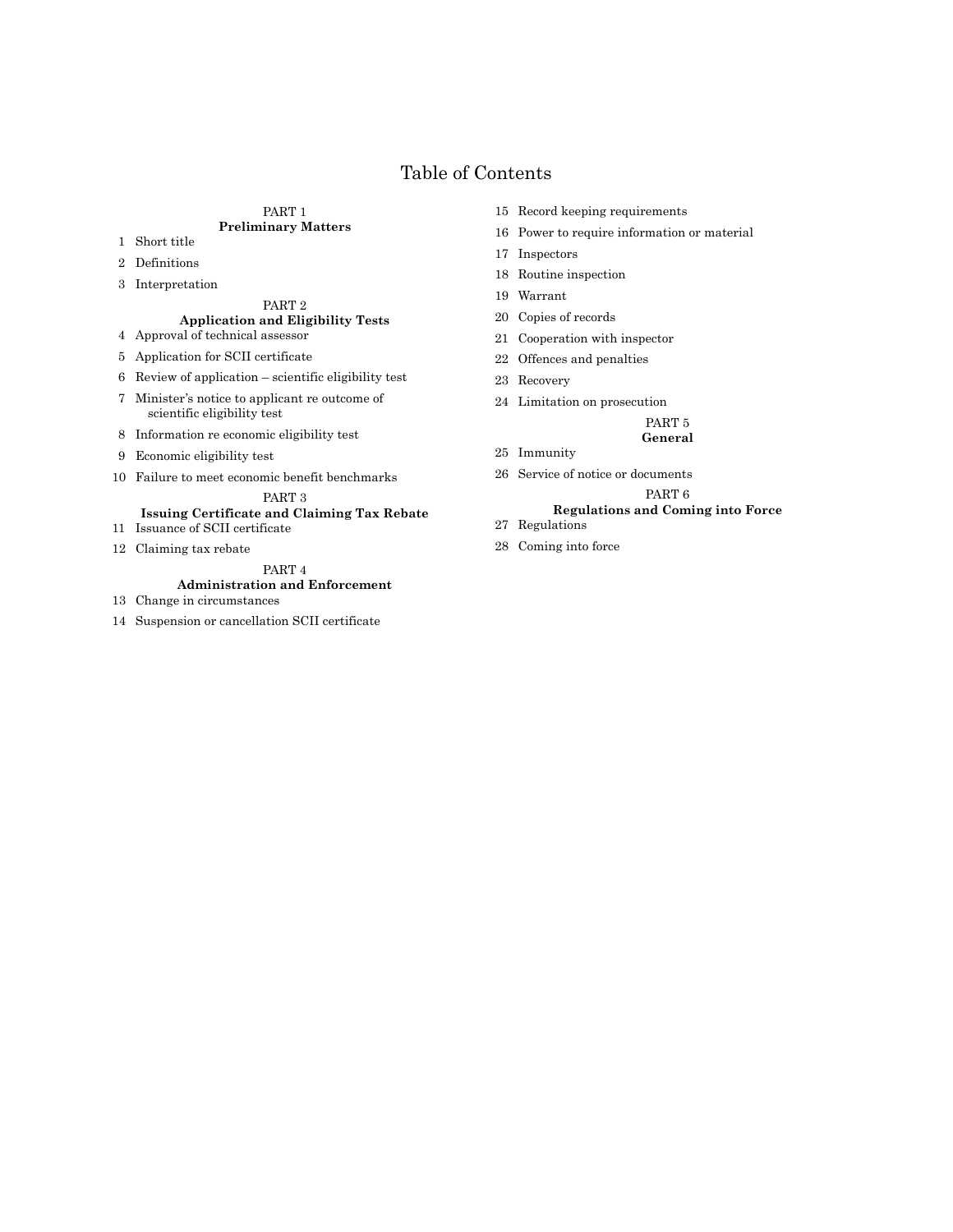# **CHAPTER S-10.2**

# <span id="page-2-0"></span>An Act respecting the Saskatchewan Commercial Innovation Incentive

# PART 1

# **Preliminary Matters**

**Short title**

**1** This Act may be cited as *The Saskatchewan Commercial Innovation Incentive (Patent Box) Act*.

### **Definitions**

**2** In this Act:

**"applicant"** means a person who applies for an SCII certificate;

**"economic eligibility test"** means the test described in section 9;

**"eligible corporation"** means a corporation that meets the following requirements:

(a) the corporation's only activities are the development and commercialization of the intellectual property that is the subject of an application pursuant to this Act;

(b) the corporation is not a corporation all or part of whose income is exempt from tax pursuant to Part I of the *Income Tax Act* (Canada);

(c) the corporation meets any other prescribed requirements;

**"minister"** means the member of the Executive Council to whom for the time being the administration of this Act is assigned;

"ministry" means the ministry over which the minister presides;

**"prescribed"** means prescribed in the regulations;

**"registered intellectual property"** includes intellectual property that is recognized by:

(a) the Canadian Intellectual Property Office and related agencies of the Government of Canada; or

(b) the equivalent competent authorities in jurisdictions outside of Canada;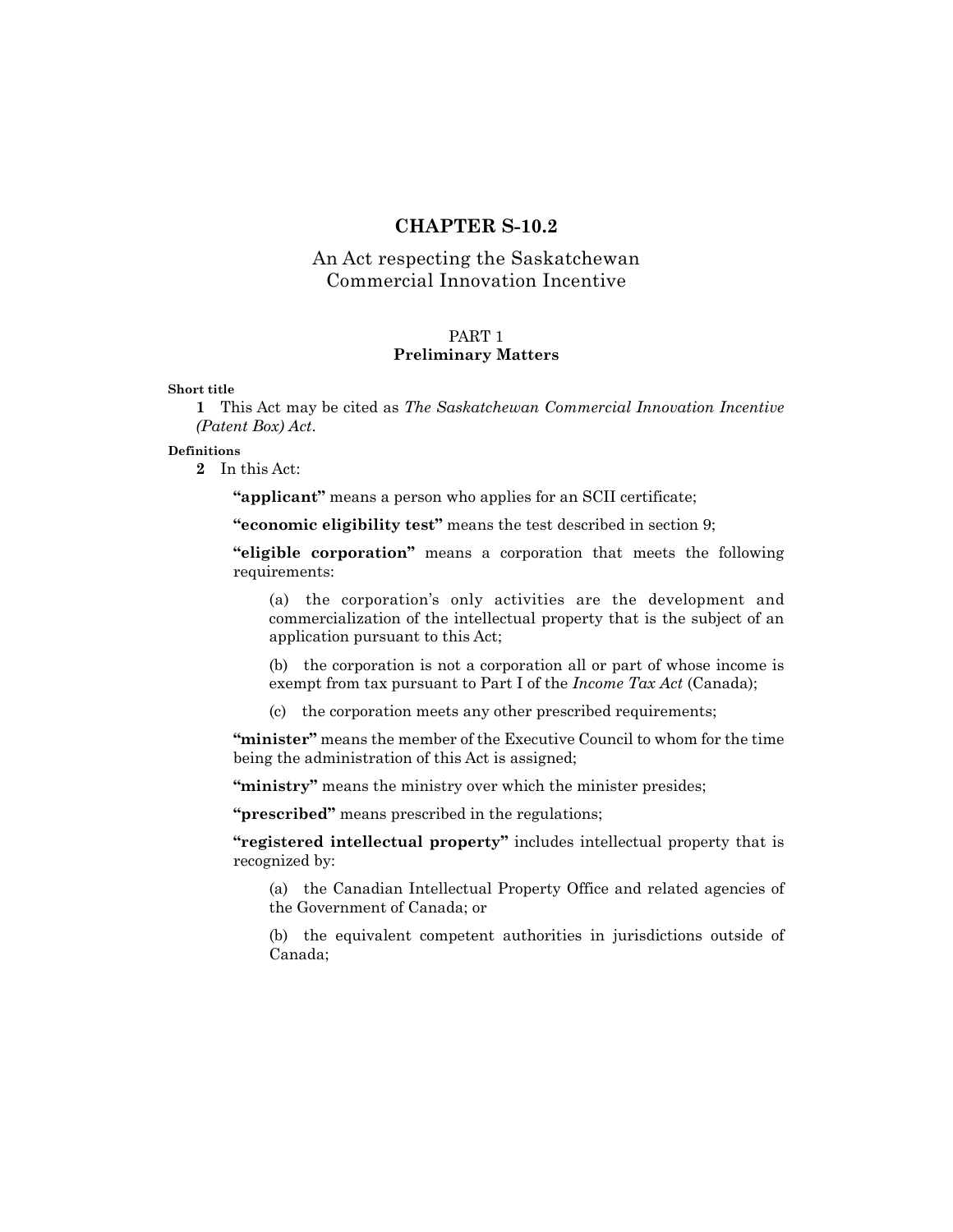<span id="page-3-0"></span>**"scientific eligibility test"** means the test described in section 6;

**"SCII certificate"** means a Saskatchewan Commercial Innovation Incentive certificate issued by the minister to an eligible corporation pursuant to section 11;

**"technical assessor"** means any body, organization or person approved by the Lieutenant Governor in Council pursuant to section 4.

2017, cS-10.2, s.2.

#### **Interpretation**

**3**(1) For the purposes of this Act and the regulations, the definitions and interpretations contained in or made by or pursuant to the *Income Tax Act* (Canada) or *The Income Tax Act, 2000* apply, except if they are at variance with the definitions and interpretations contained in this Act or the regulations.

(2) If there is any conflict between the definitions or interpretations found in the *Income Tax Act* (Canada) and those found in *The Income Tax Act, 2000*, the definitions or interpretations found in *The Income Tax Act, 2000* prevail.

2017, cS-10.2, s.3.

# PART 2 **Application and Eligibility Tests**

#### **Approval of technical assessor**

**4**(1) The Lieutenant Governor in Council may approve any body, organization or person having the appropriate scientific and technological expertise as a technical assessor.

(2) The minister shall cause the name of any technical assessor approved pursuant to subsection (1) to be made public in any manner that the minister considers appropriate, including posting it on the ministry's website.

2017, cS-10.2, s.4.

#### **Application for SCII certificate**

**5**(1) Every person who intends to obtain an SCII certificate shall:

- (a) apply to the minister in the form provided by the minister;
- (b) pay the prescribed application fee;

(c) provide particulars with respect to the existing or pending legal status and ownership of any registered intellectual property or of intellectual property not subject to registration that is the subject of the application;

(d) provide the minister with any information or material that the minister requests and reasonably considers relevant to the application; and

(e) comply with any prescribed application requirements.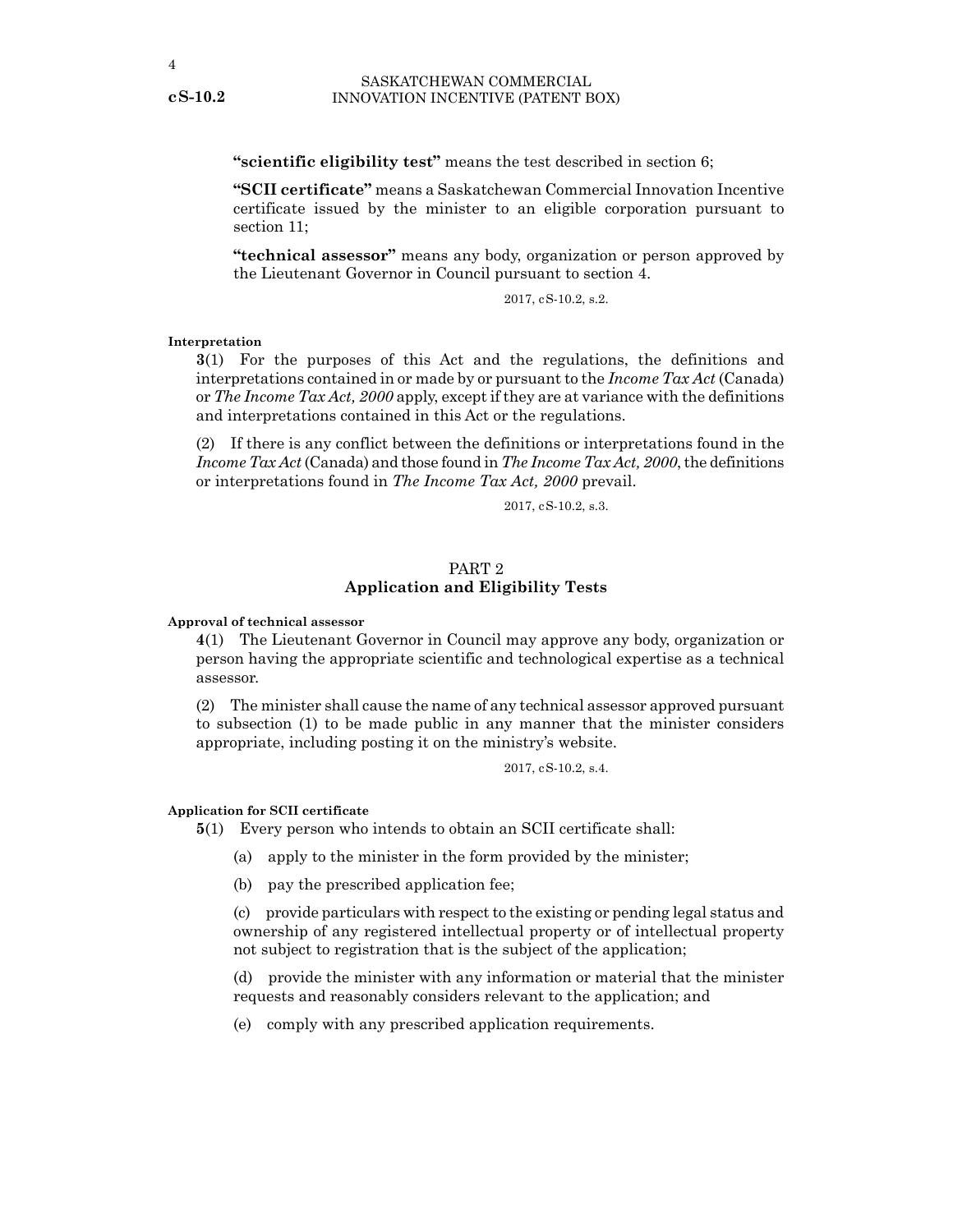5

<span id="page-4-0"></span>(2) The minister shall reject an application if the minister:

(a) has reason to doubt the applicant's legal authority to deal with the intellectual property that is the subject of the application; or

(b) is satisfied that the applicant has failed to comply with the other requirements of this section.

(3) If the application is rejected pursuant to subsection (2), the minister shall inform the applicant, in writing, providing reasons for the rejection.

(4) If the minister is satisfied that the applicant has complied with this section, the minister shall:

(a) inform the applicant, in writing, that the application is to proceed to the scientific eligibility test; and

(b) review the application to determine if the intellectual property that is the subject of the application meets the scientific eligibility test.

(5) No new applications are to be submitted or accepted pursuant to this section after 7 years following the date on which this Act comes into force.

2017, cS-10.2, s.5.

#### **Review of application – scientific eligibility test**

**6**(1) To be considered for an SCII certificate, the applicant must satisfy the minister that the intellectual property that is the subject of the application qualifies as an exceptional innovation.

(2) For the purposes of this section, the minister shall forward the application to the technical assessor for its opinion.

(3) The technical assessor may conduct a review of the application forwarded to it pursuant to this section in accordance with the regulations.

(4) The applicant shall provide the technical assessor with any information that the technical assessor may reasonably require to form an opinion.

(5) On completing its review of the application, the technical assessor shall provide an opinion to the minister with respect to whether the applicant's proposed innovation qualifies as an exceptional innovation.

2017, cS-10.2, s.6.

#### **Minister's notice to applicant re outcome of scientific eligibility test**

**7** On reviewing an opinion provided by the technical assessor pursuant to subsection 6(5), the minister may:

(a) if the minister is satisfied that the intellectual property that is the subject of the application has met the scientific eligibility test, inform the applicant, in writing, that its application is to be assessed for economic eligibility pursuant to section 9; or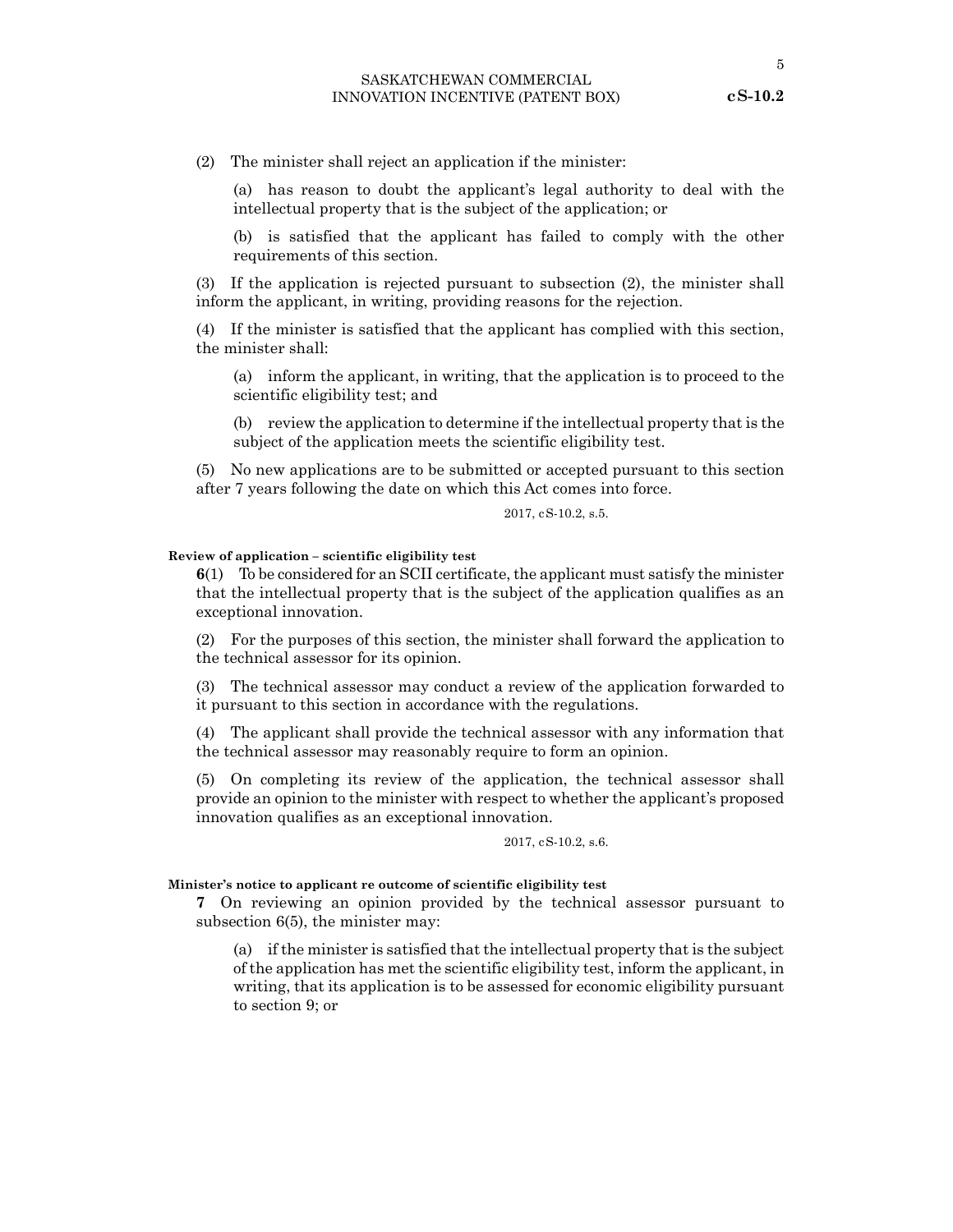<span id="page-5-0"></span>(b) if the minister is not satisfied that the intellectual property that is the subject of the application has met the scientific eligibility test, inform the applicant, in writing, that the application is rejected, providing reasons for the rejection.

2017, cS-10.2, s.7.

#### **Information re economic eligibility test**

**8**(1) For the purposes of the evaluation of the economic benefits of an innovation pursuant to this section, the applicant shall provide evidence satisfactory to the minister that it:

- (a) is an eligible corporation; or
- (b) has incorporated an eligible corporation for the purposes of developing and commercializing the intellectual property that is the subject of the application.

(2) An applicant may submit the information and material requested by the minister for the purposes of satisfying the minister that:

(a) it or the corporation it has incorporated is an eligible corporation; and

(b) in developing and commercializing the intellectual property that is the subject of the application, it or the corporation it has incorporated meets the economic eligibility test.

(3) The minister may request any further information and material that the minister determines is appropriate for the purposes of this section.

(4) The applicant shall respond to a request of the minister mentioned in subsection (2) or (3) within 90 days after the date on which the request is made.

(5) If the applicant fails to respond to a request of the minister within the period mentioned in subsection (4), the minister may reject the application, and subsection 5(3) applies, with any necessary modification.

2017, cS-10.2, s.8.

#### **Economic eligibility test**

**9**(1) The minister shall review the information and material submitted pursuant to section 8 to determine whether the eligible corporation, subject to the regulations, meets at least 2 of the following economic growth benchmarks with respect to the innovation:

(a) it has created and maintained in Saskatchewan the prescribed number of new full-time or full-time equivalent positions that are a direct result of the innovation and those positions meet any prescribed requirements;

(b) it has made the prescribed amount of capital expenditures in Saskatchewan that are directly associated with the eligible corporation's innovation;

(c) it has paid the prescribed amount in new Saskatchewan corporate income tax;

(d) it has spent the prescribed amount in new research and development expenditures in Saskatchewan;

(e) it has met a prescribed economic growth benchmark.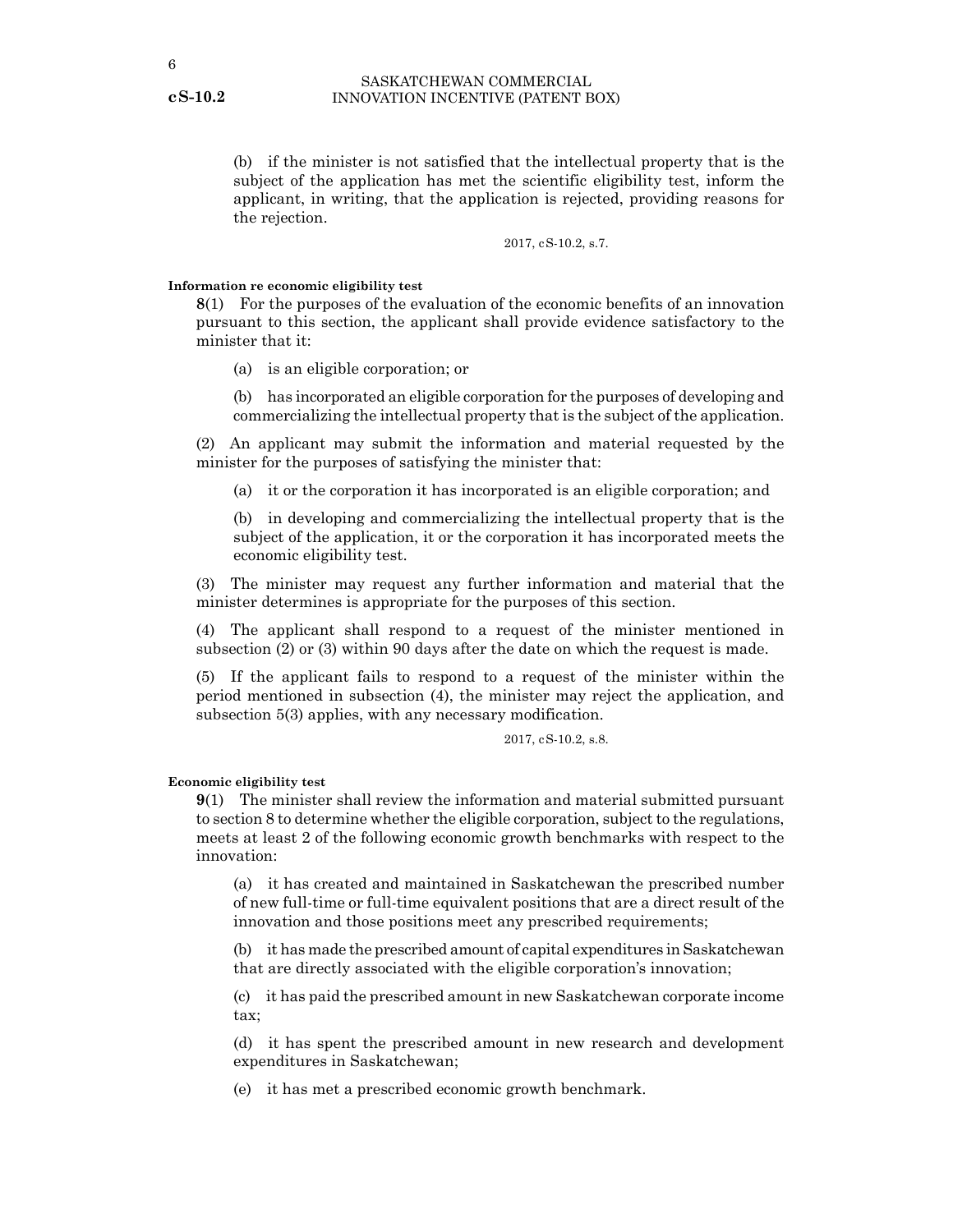<span id="page-6-0"></span>(2) Notwithstanding that an eligible corporation fails to meet any of the economic growth benchmarks set out in subsection (1), if the minister is satisfied that a new economic benefit to Saskatchewan has resulted from the eligible corporation's development of its innovation, the minister may consider that economic benefit as satisfying 1 or more of the economic growth benchmarks set out in that subsection.

2017, cS-10.2, s.9.

#### **Failure to meet economic benefit benchmarks**

**10**(1) If the minister determines that the applicant or the corporation it has incorporated does not meet the economic eligibility test, the minister shall inform the applicant, in writing, of that fact and provide details regarding the eligible corporation's failure to meet the economic eligibility test.

(2) With respect to an applicant or a corporation it has incorporated that has not met the economic eligibility test, the applicant may, at a later time, make the submissions set out in section 8 for the purposes of having the minister make a further determination respecting the economic eligibility test, without having to again satisfy the requirements of sections 5 and 6.

2017, cS-10.2, s.10.

### PART 3 **Issuing Certificate and Claiming Tax Rebate**

#### **Issuance of SCII certificate**

**11**(1) Subject to section 12, if the minister is satisfied that the applicant or the corporation it has incorporated meets the economic eligibility test and is an eligible corporation, the minister shall issue to the eligible corporation a Saskatchewan Commercial Innovation Incentive certificate.

(2) An eligible corporation that has satisfied the requirements of this Act and the regulations and been issued an SCII certificate is eligible for a reduction in its income tax, as calculated in accordance with section 64.6 of *The Income Tax Act, 2000*, for a period of 10 years.

(3) An eligible corporation that has satisfied the requirements of this Act and the regulations and been issued an SCII certificate and that provides evidence satisfactory to the minister that at least a prescribed percentage of the research and development associated with the intellectual property that is the subject of its application was conducted in Saskatchewan is eligible for a reduction in its income tax, as calculated in accordance with section 64.6 of *The Income Tax Act, 2000*, for a period of 15 years.

(4) The SCII certificate issued by the minister pursuant to subsection (1) is to set out the period mentioned in subsection (2) or (3), as the case may be.

2017, cS-10.2, s.11.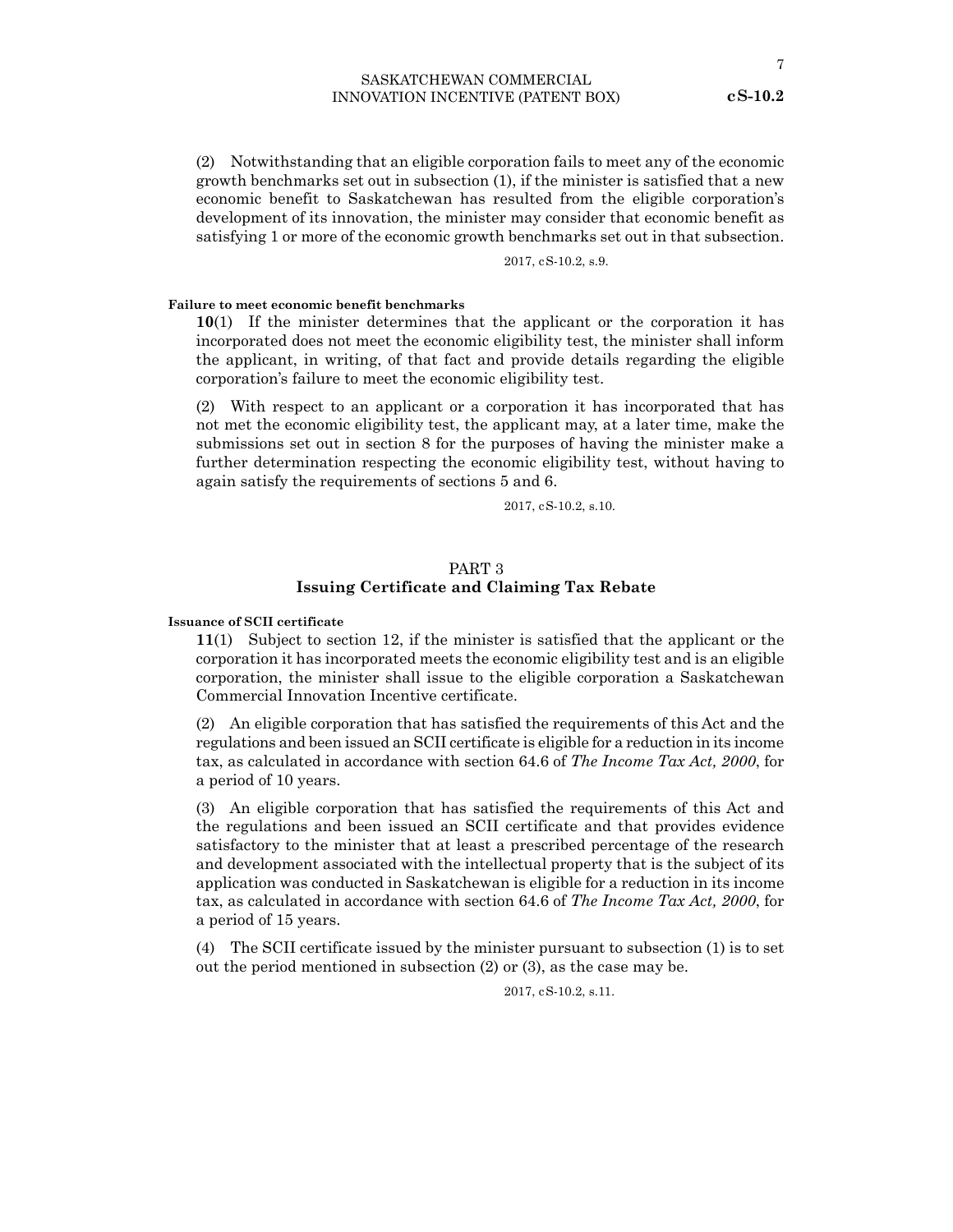#### <span id="page-7-0"></span>**Claiming tax rebate**

**12**(1) Subject to subsections (2) and (3), an eligible corporation that has been issued an SCII certificate is entitled to claim the SCII rebate for a taxation year in accordance with section 64.6 of *The Income Tax Act, 2000*.

(2) The taxation year for which the first claim mentioned in subsection (1) is made is the first year of the incentive period, and the incentive is to be in effect:

(a) with respect to a rebate claimed pursuant to subsection  $11(2)$ , for 10 consecutive taxation years; or

(b) with respect to a rebate claimed pursuant to subsection 11(3), for 15 consecutive taxation years.

(3) An eligible corporation that claims an SCII rebate for a taxation year pursuant to section 64.6 of *The Income Tax Act, 2000* must submit to the minister responsible for the administration of that Act:

- (a) a copy of its SCII certificate;
- (b) a copy of its full T2 corporate income tax return, including all schedules;
- (c) its Canada Revenue Agency notice of assessment for that taxation year; and

(d) any other information and records that the minister responsible for the administration of *The Income Tax Act, 2000* may require in order to determine the amount of the rebate.

2017, cS-10.2, s.12.

## PART 4 **Administration and Enforcement**

#### **Change in circumstances**

**13**(1) Every eligible corporation that has been issued an SCII certificate and that applies or intends to apply for the tax rebate mentioned in section 12 shall immediately notify the minister of:

(a) any change in circumstances that might affect the continued eligibility of the eligible corporation for the tax rebate; and

(b) any change in the eligible corporation's affairs, business, status or circumstances that causes it to no longer meet the criteria set out in section 9.

(2) On receiving a notification pursuant to subsection (1), the minister shall promptly provide the details included in that notification to the minister responsible for the administration of *The Income Tax Act, 2000*.

2017, cS-10.2, s.13.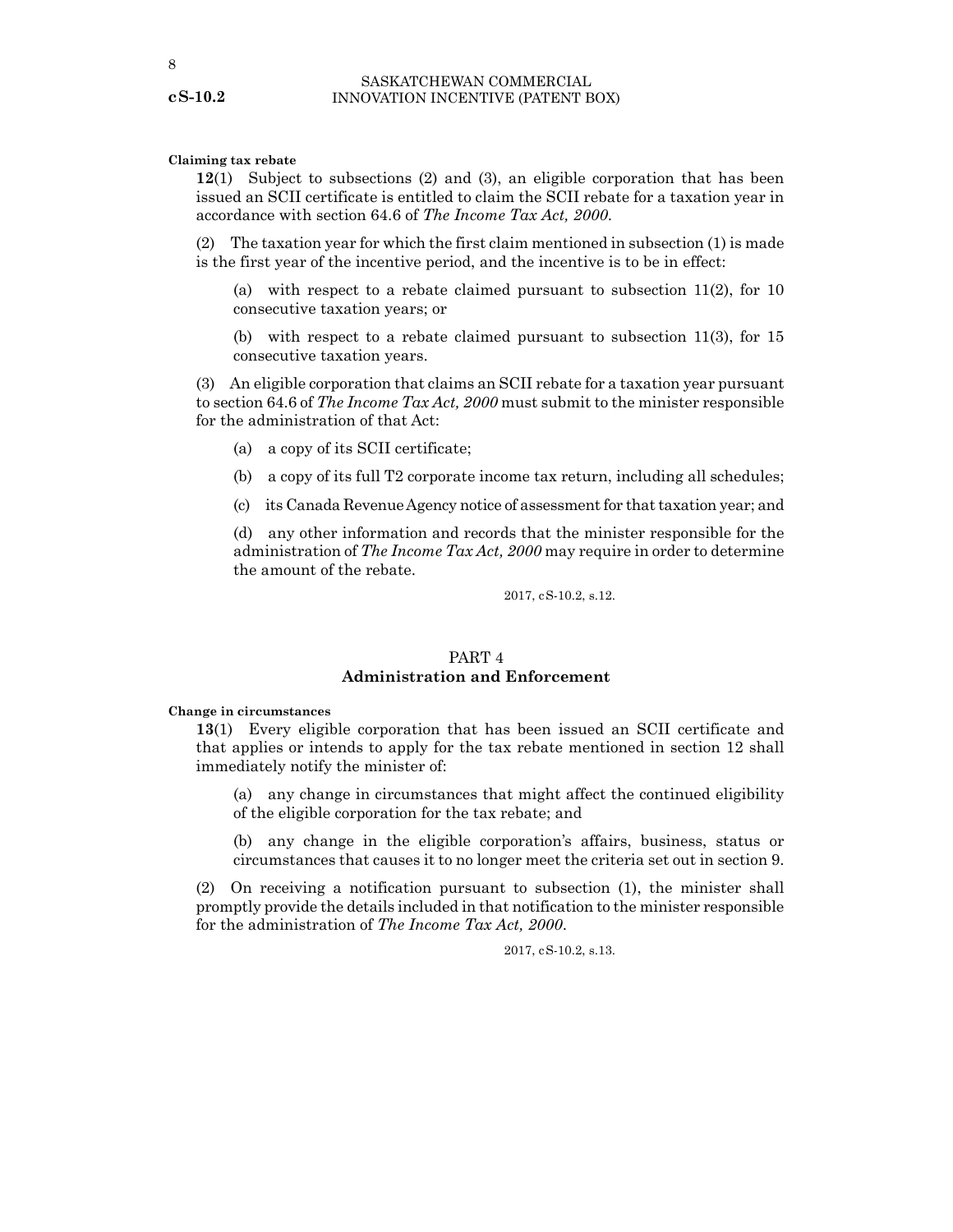#### <span id="page-8-0"></span>**Suspension or cancellation SCII certificate**

**14**(1) Subject to subsection (2), at any time after the minister has issued an SCII certificate, the minister may suspend or cancel the certificate if:

(a) the minister is satisfied on reasonable grounds that there has been:

(i) any change in circumstances relating to the eligible corporation that affects its continued eligibility for the tax rebate mentioned in section 12; or

(ii) any change in the affairs, business, status or circumstances of the eligible corporation that causes that corporation to no longer meet the criteria set out in section 9; or

(b) the eligible corporation otherwise fails to comply with this Act or the regulations.

(2) Before suspending or cancelling the SCII certificate of an eligible corporation, the minister shall give the corporation an opportunity to make written representations.

(3) After considering the representations mentioned in subsection (2), the minister shall issue a written decision with reasons and serve a copy of the decision on the eligible corporation as soon as is practicable after the decision is made.

(4) The minister shall promptly advise the minister responsible for the administration of *The Income Tax Act, 2000* of the suspension or cancellation of the SCII certificate of an eligible corporation.

2017, cS-10.2, s.14.

#### **Record keeping requirements**

**15**(1) An eligible corporation that intends to apply for the tax rebate mentioned in section 12 shall:

(a) maintain any records that relate or may relate to:

(i) the status or eligibility of the eligible corporation to receive the tax rebate; or

(ii) the amount of any tax rebate; and

(b) forward to the minister for the purpose of inspection, examination or audit, any records required to be maintained pursuant to clause (a), or any extract from those records, at the time and in the manner that the minister considers appropriate.

(2) The records mentioned in subsection (1) are to be maintained in the prescribed form and are to contain the prescribed information.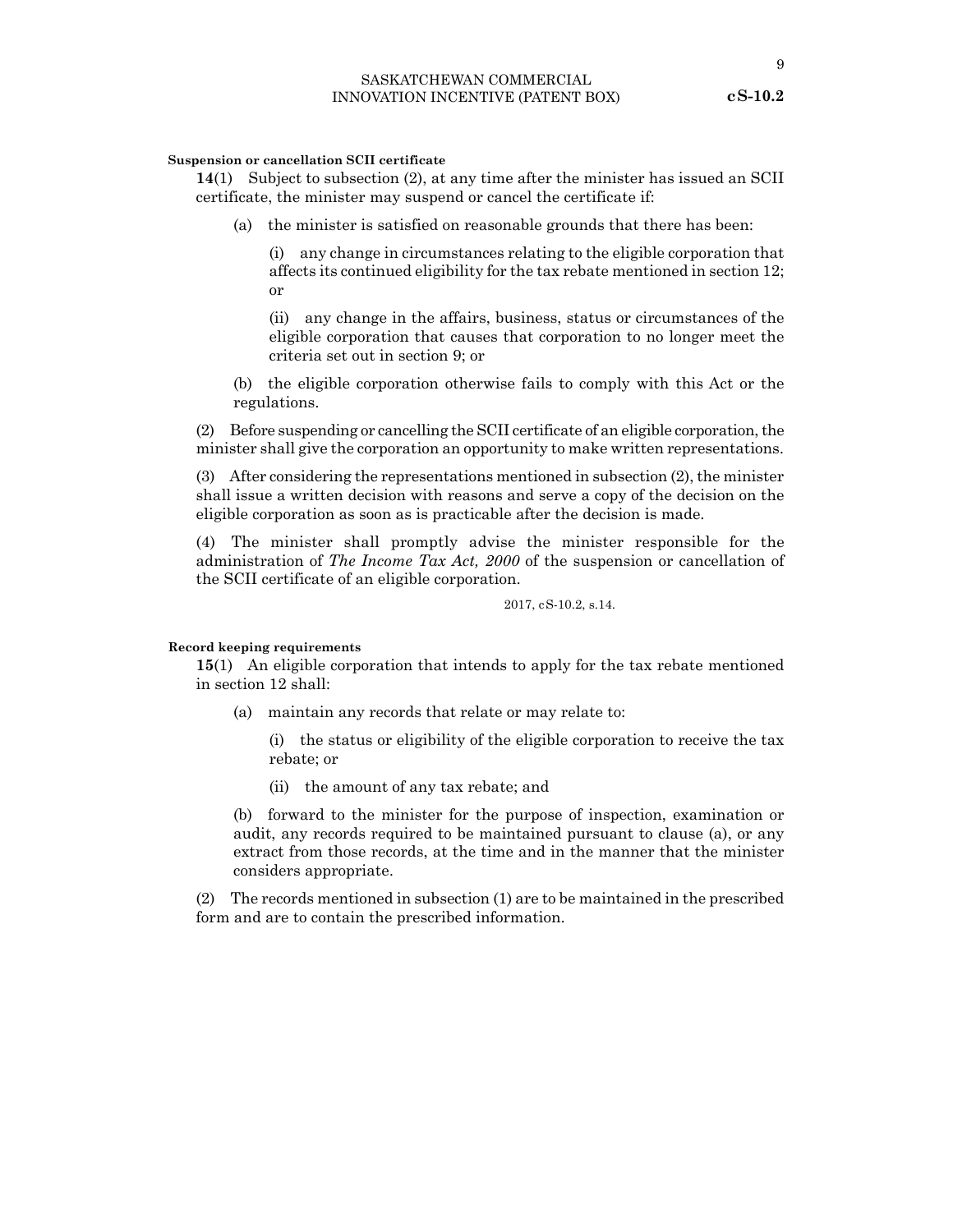<span id="page-9-0"></span>(3) The minister may specify that an eligible corporation required to maintain records pursuant to this section must maintain those records in Saskatchewan unless other suitable arrangements are made with the minister, and, if the minister so specifies, the eligible corporation shall maintain those records in Saskatchewan.

(4) The records required to be maintained pursuant to subsection (1) must be retained until the later of:

(a) 6 years after the end of the taxation year for which the eligible corporation is allowed a tax rebate pursuant to section 12; and

(b) the final disposition of any objection, appeal or other proceedings to which the records may be relevant.

2017, cS-10.2, s.15.

#### **Power to require information or material**

**16**(1) At any time, the minister may direct an applicant or eligible corporation to provide the minister with any information or material the minister reasonably requires for the purposes of this Act and the regulations.

(2) Every applicant or eligible corporation shall comply with the direction of the minister within the period and in the manner that the minister may require as set out in the direction.

2017, cS-10.2, s.16.

#### **Inspectors**

**17**(1) Inspectors required for the administration of this Act may be appointed in accordance with *The Public Service Act, 1998*.

(2) The minister may designate any person or category of persons to be an inspector or inspectors pursuant to this Act.

2017, cS-10.2, s.17.

#### **Routine inspection**

**18** Subject to subsection 19(4), for the purpose of ensuring that any person governed by this Act and the regulations is complying with this Act and the regulations, an inspector may do all or any of the following:

(a) enter at any reasonable time and inspect any premises used by the person;

(b) audit or examine any records that relate or may relate to the application for an SCII certificate;

(c) require any person, including any agent, representative, director, officer or employee of an eligible corporation, to provide reasonable assistance;

(d) make any inquiries of a person mentioned in clause (c);

(e) after giving a receipt, remove any records mentioned in clause (b) and retain them for any time the inspector considers appropriate in order to examine them and make copies in accordance with section 20.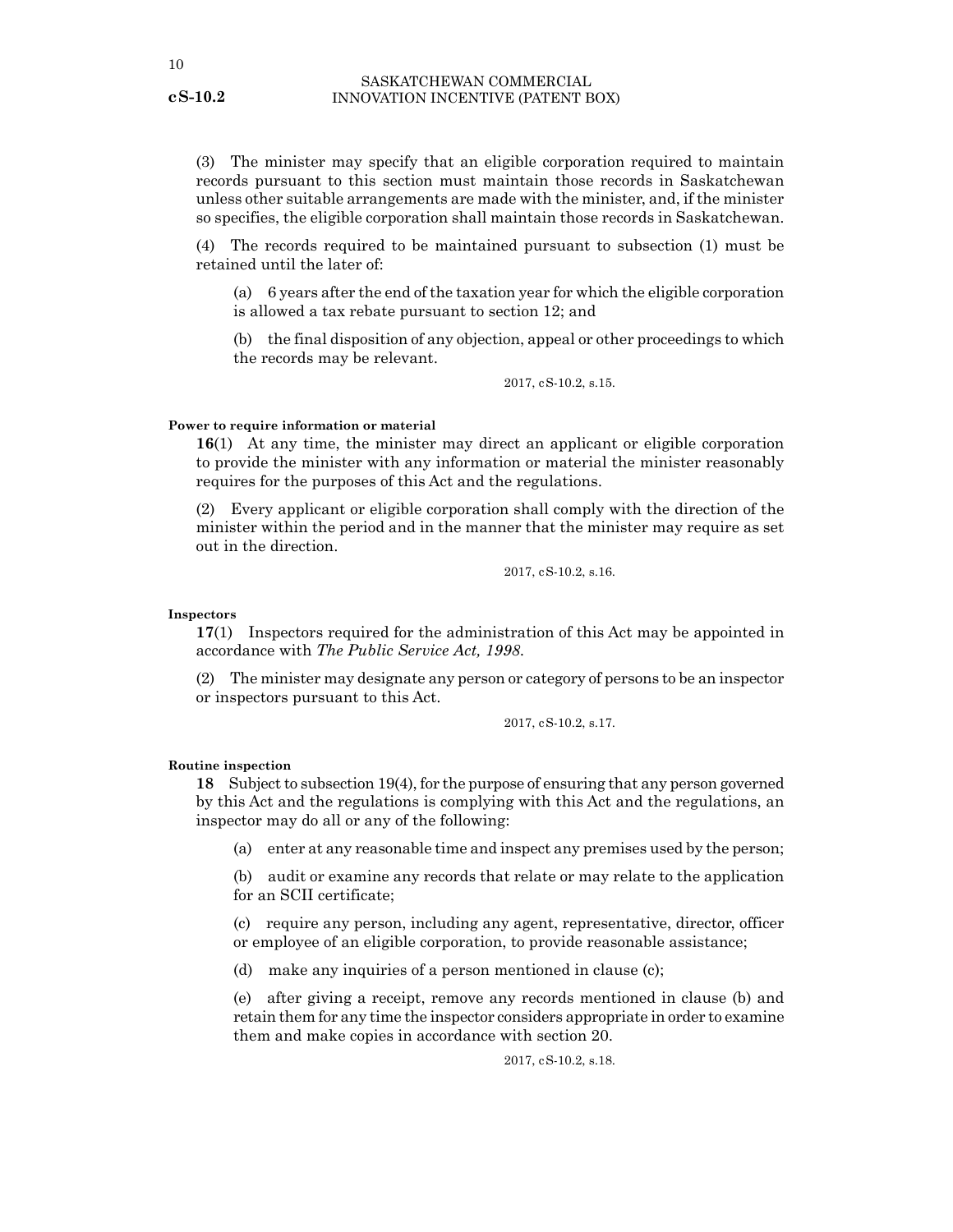<span id="page-10-0"></span>**19**(1) If a justice or a provincial court judge is satisfied by information on the oath or affirmation of an inspector that there are reasonable grounds to believe that an offence against this Act or the regulations has occurred and that evidence of that offence is likely to be found, the justice or the provincial court judge may issue a warrant to do all or any of the following:

- (a) enter and search any place or premises named in the warrant;
- (b) stop and search any vehicle described in the warrant;

(c) seize and remove anything that may be evidence of an offence against this Act or the regulations.

- (2) With a warrant issued pursuant to subsection (1), an inspector may:
	- (a) enter at any time and search any place or premises named in the warrant;
	- (b) stop and search any vehicle described in the warrant;

(c) open and examine any trunk, box, bag, parcel, closet, cupboard or other receptacle that the inspector finds in the place, premises or vehicle;

(d) require the production of and examine any record that the inspector believes, on reasonable grounds, may contain information related to an offence against this Act or the regulations;

(e) remove, for the purposes of making copies, any records examined pursuant to this section; and

(f) seize and remove from any place, premises or vehicle searched anything that may be evidence of an offence against this Act or the regulations.

(3) Subject to subsection (4), an inspector may exercise all or any of the powers mentioned in subsection (2) without a warrant if:

- (a) the conditions for obtaining a warrant exist; and
- (b) the inspector has reasonable grounds to believe that the delay necessary to obtain a warrant would result in the loss, removal or destruction of evidence.

(4) An inspector shall not enter a private dwelling without the consent of the occupant or without a warrant obtained pursuant to this section.

2017, cS-10.2, s.19.

#### **Copies of records**

**20**(1) If any records are removed pursuant to section 18 or 19, the inspector may make copies of those records.

- (2) The inspector shall:
	- (a) make copies of the records with reasonable dispatch; and
	- (b) promptly return the originals of the records to:
		- (i) the place from where they were removed; or
		- (ii) any other place that may be agreed to by the inspector and the person who provided the records or from whom they were seized.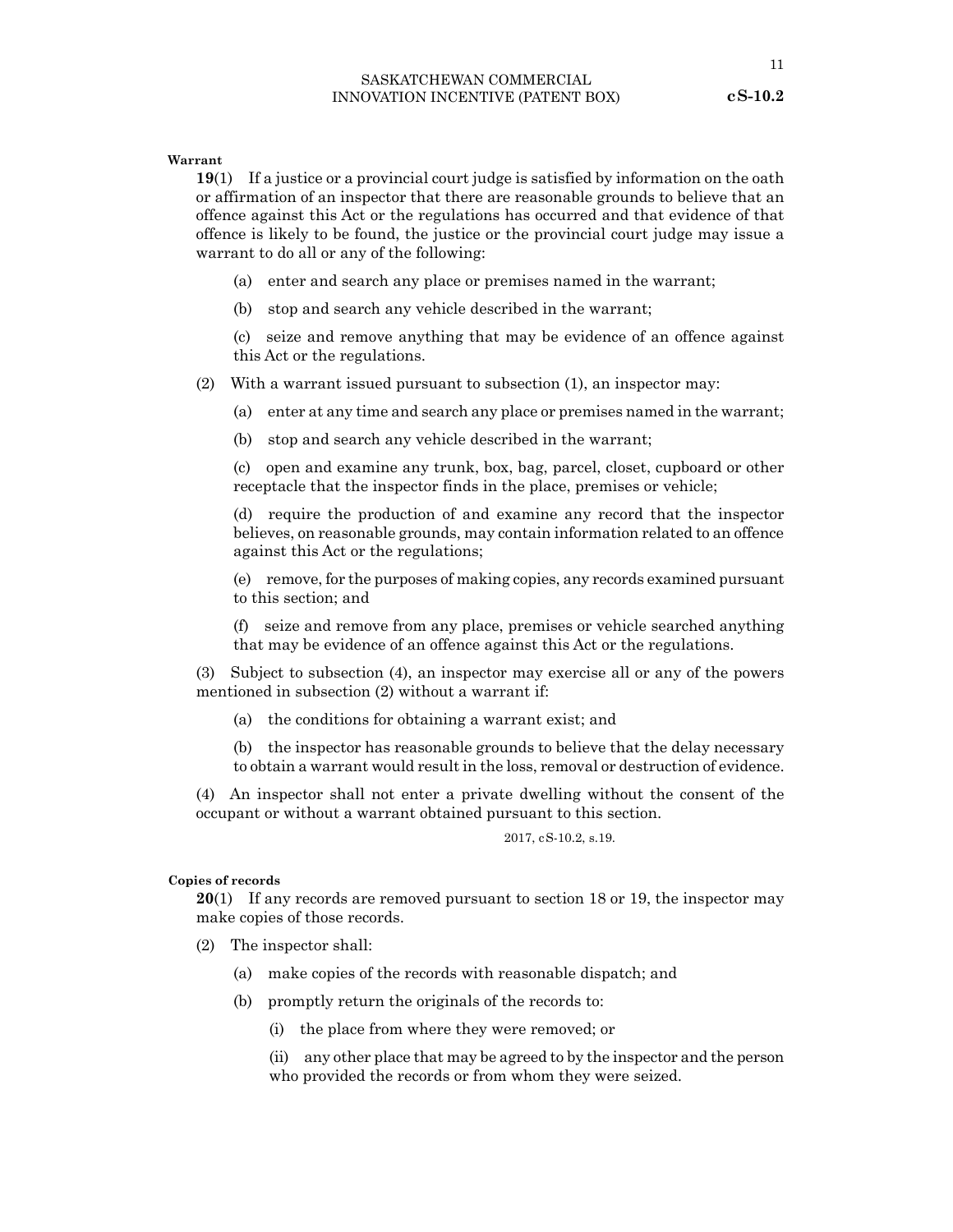<span id="page-11-0"></span>(3) A record certified by the inspector to be a copy made pursuant to this section:

(a) is admissible in evidence without proof of the office or signature of the person making the certificate; and

(b) has the same probative force as the original record.

2017, cS-10.2, s.20.

#### **Cooperation with inspector**

**21** No person shall resist, obstruct, hinder or interfere with an inspector who is acting in the course of his or her duties.

2017, cS-10.2, s.21.

#### **Offences and penalties**

**22**(1) Every person is guilty of an offence who:

(a) makes or assists in making a statement in any document required by or for the purposes of this Act or the regulations that:

(i) at the time and in the light of the circumstances pursuant to which the statement was made, is false or misleading with respect to a material fact; or

(ii) omits to state any material fact, the omission of which makes the statement false or misleading;

(b) is required to keep records pursuant to this Act and fails or refuses to:

(i) keep those records; or

(ii) forward those records or extracts from those records to the minister when required by the minister to do so;

(c) resists, obstructs, hinders or interferes with an inspector who is acting in the course of his or her duties; or

(d) contravenes any provision of this Act or the regulations.

(2) Every person who is guilty of an offence is liable on summary conviction to:

(a) in the case of an individual, a fine not exceeding \$10,000 and, in default of payment, to imprisonment for a term not exceeding 90 days; and

(b) in the case of a corporation, a fine not exceeding \$100,000.

(3) If a corporation commits an offence pursuant to this Act, any officer or director of the corporation who directed, authorized, assented to, acquiesced in or participated in the commission of the offence is guilty of the offence and liable on summary conviction to the penalties mentioned in this section whether or not the corporation has been prosecuted or convicted.

2017, cS-10.2, s.22.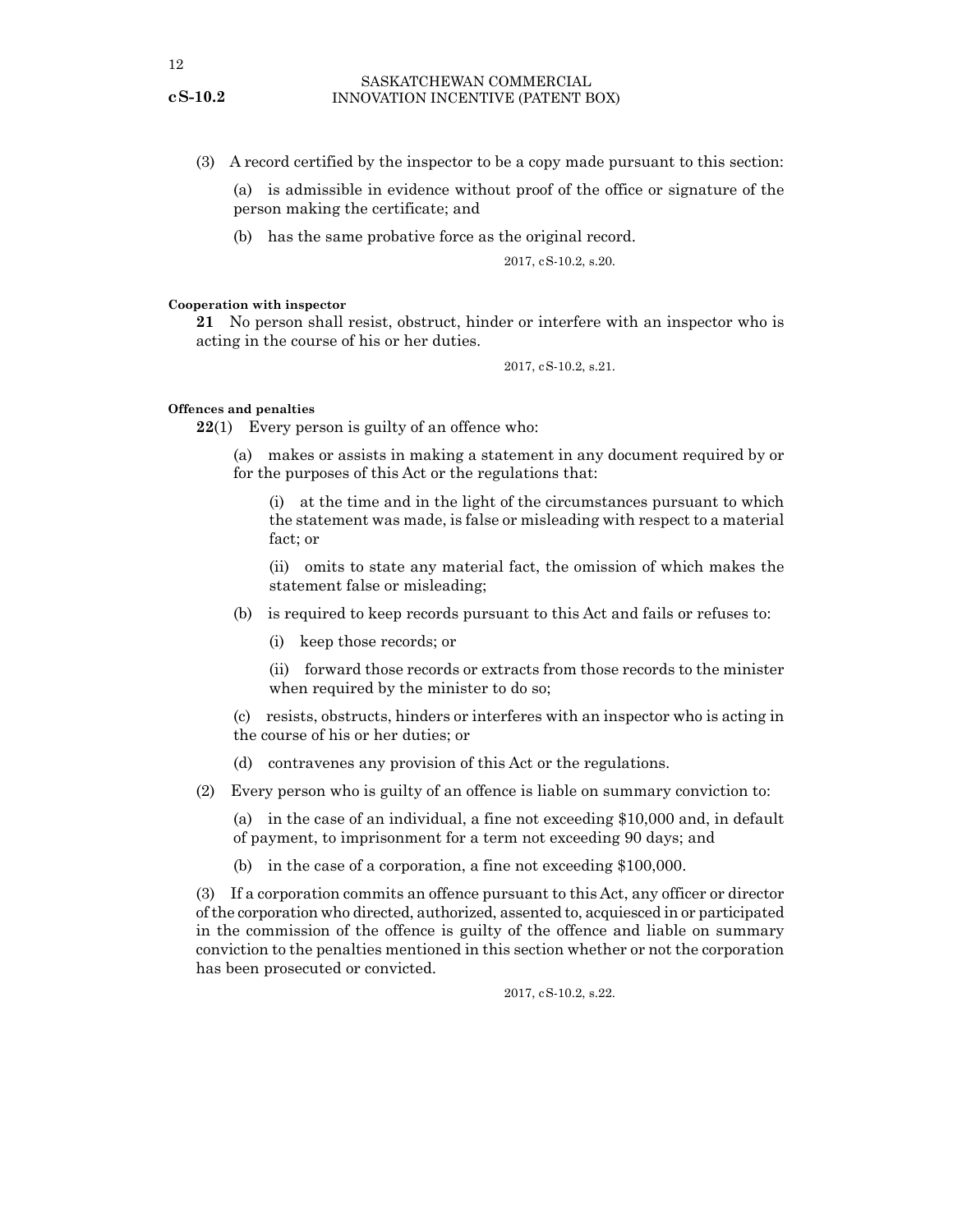<span id="page-12-0"></span>**Recovery**

**23**(1) If a corporation obtains an SCII tax rebate to which it is not entitled pursuant to this Act, the amount of the tax rebate is a debt due to the Crown in right of Saskatchewan and may be recovered:

(a) by deducting that amount from any payments or tax credits pursuant to *The Income Tax Act, 2000* for which the corporation is eligible;

(b) by any other manner authorized by *The Financial Administration Act, 1993*; or

(c) by filing with the Court of Queen's Bench, at any judicial centre, a certificate of the minister certifying the amount of the tax rebate, together with interest at the prescribed rate to the date of the certificate.

(2) A certificate filed pursuant to clause  $(1)(c)$  has the same force and effect as if it were a judgment obtained in the Court of Queen's Bench for the recovery of a debt in the amount specified in the certificate, together with any reasonable costs and charges with respect to its filing.

2017, cS-10.2, s.23

#### **Limitation on prosecution**

**24** No proceeding to enforce any provision of this Act or the regulations is to be commenced more than 6 years after the facts on which the proceeding is based first came to the knowledge of the minister.

2017, cS-10.2, s.24.

### PART 5 **General**

**Immunity**

**25** No action or proceeding lies or shall be commenced against the Crown in right of Saskatchewan, the minister, the ministry, a technical assessor, an inspector or any other person acting pursuant to the authority of this Act or the regulations, for anything in good faith done, caused, permitted or authorized to be done, attempted to be done or omitted to be done by that person or by any of those persons pursuant to or in the exercise or supposed exercise of any power conferred by this Act or the regulations or any responsibility imposed by this Act or the regulations.

2017, cS-10.2, s.25.

#### **Service of notice or documents**

**26**(1) Any notice, decision or other document required by this Act or the regulations to be given or served is to be served personally or mailed by ordinary or registered mail to the last known address of the person being served or by any other prescribed means.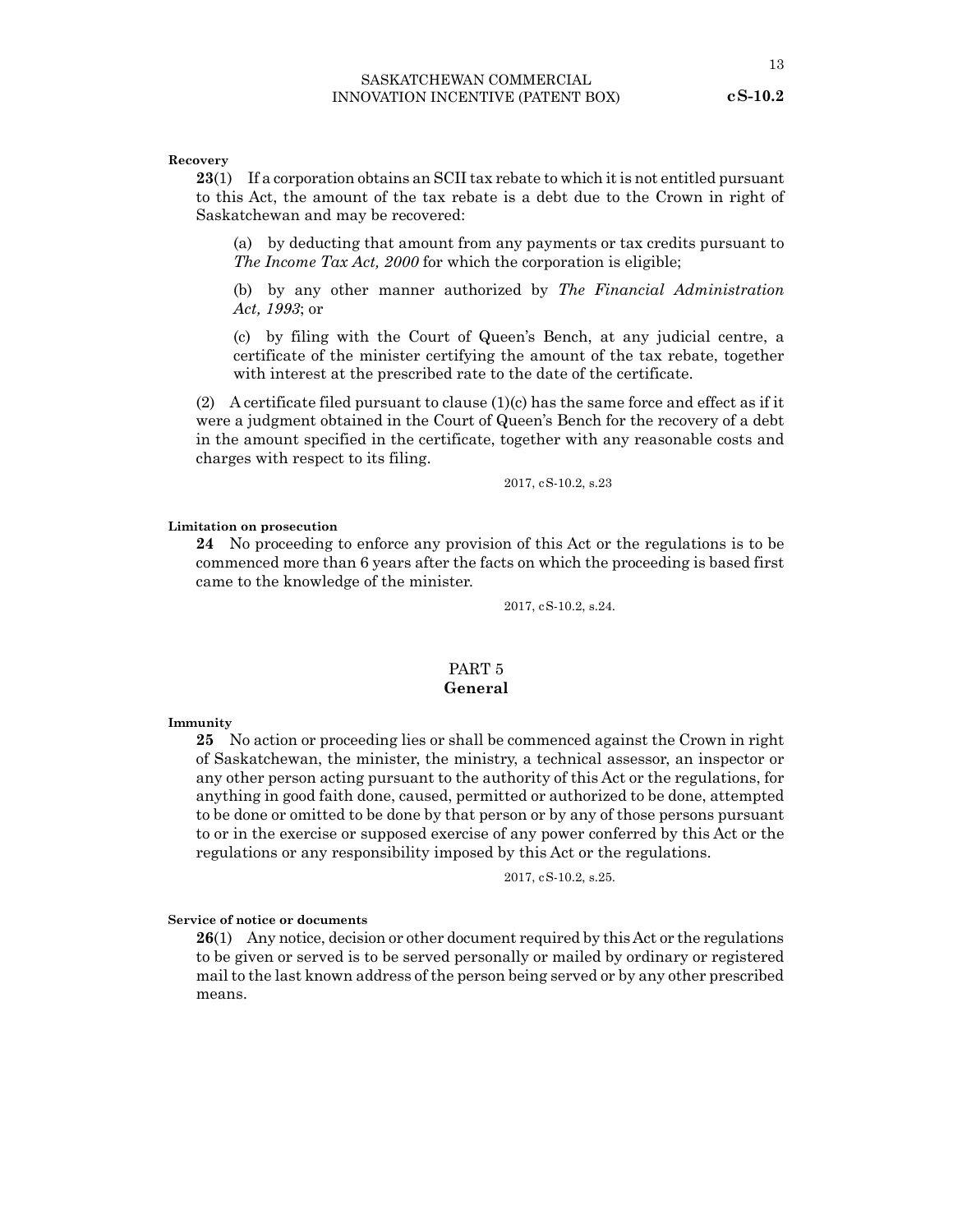<span id="page-13-0"></span>(2) A document served by ordinary mail or registered mail is deemed to have been received on the  $14<sup>th</sup>$  day following the day of its mailing, unless the person to whom it was mailed establishes that, through no fault of the person, he or she did not receive the document or that he or she received it at a later date.

(3) Irregularity in the service of a notice, decision or other document does not affect the validity of an otherwise valid notice, decision or other document.

2017, cS-10.2, s.26.

# PART 6 **Regulations and Coming into Force**

#### **Regulations**

**27** The Lieutenant Governor in Council may make regulations:

(a) defining, enlarging or restricting the meaning of any word or expression used in this Act but not defined in this Act;

(b) prescribing the amount and requiring the payment of application fees and other fees payable by applicants or eligible corporations for other services provided by the minister or any other person acting pursuant to the authority of this Act or the regulations;

(c) prescribing requirements to be met by a corporation in order to be an eligible corporation;

(d) for the purposes of clause  $5(1)(e)$ , prescribing application requirements;

(e) for the purposes of subsection  $6(3)$ , respecting the manner by which the technical assessor may conduct a review of the application and accompanying information and material;

(f) for the purposes of subsection  $9(1)$ :

(i) prescribing the number of new full-time or full-time equivalent positions and prescribing requirements for those positions;

(ii) prescribing the amount of capital expenditures in Saskatchewan;

(iii) prescribing the amount in new Saskatchewan corporate income tax paid;

(iv) prescribing the amount in new research and development expenditures in Saskatchewan;

- (v) prescribing other economic growth benchmarks;
- (g) for the purposes of subsection  $11(3)$ , prescribing a percentage;

(h) for the purposes of subsection 15(2), prescribing the information and records that must be maintained and the form in which they must be maintained by an eligible corporation;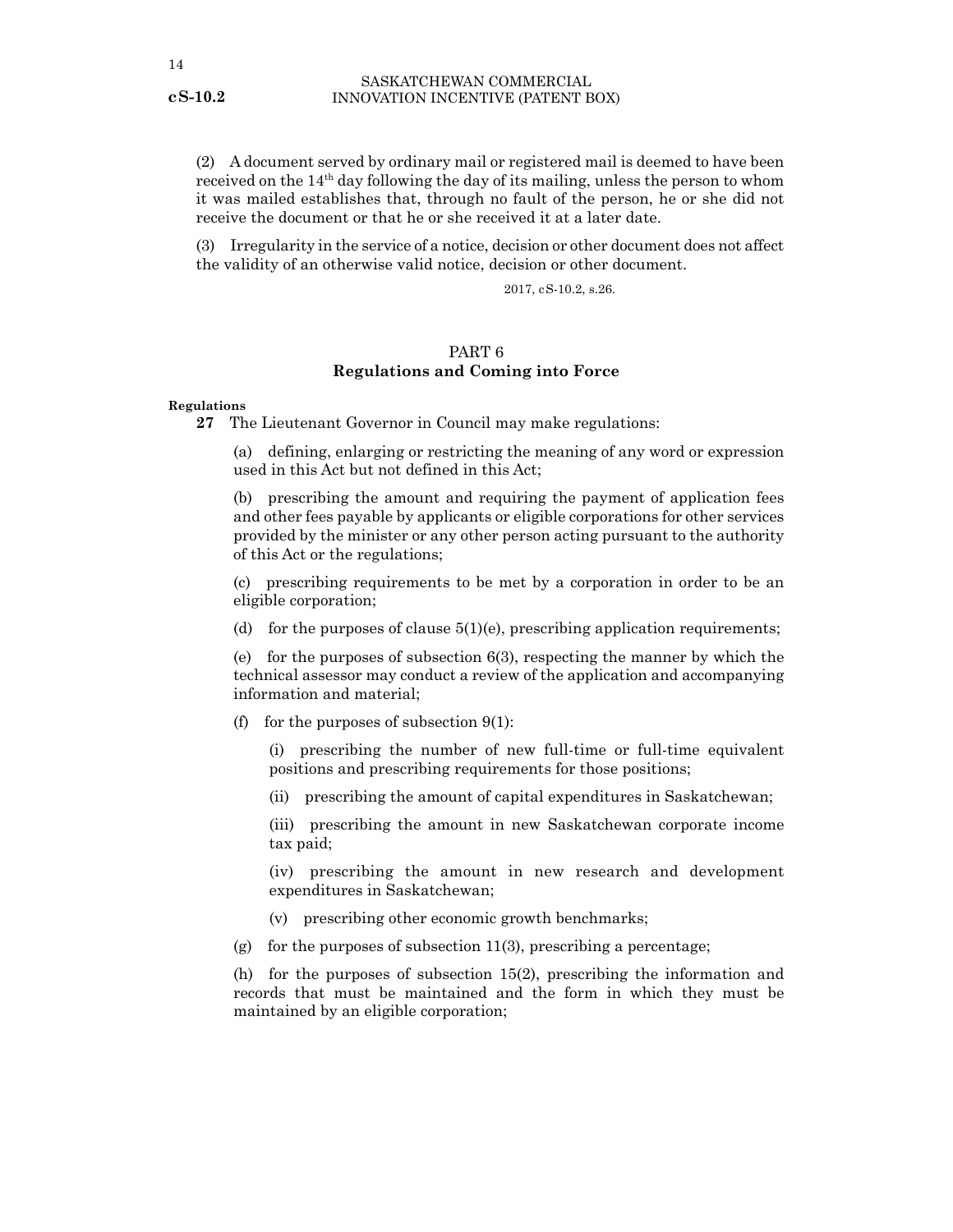<span id="page-14-0"></span>(i) prescribing any rate of interest that is to be prescribed and the method by which it is to be calculated;

(j) for the purposes of section 26, prescribing other means of serving notices, decisions or other documents;

(k) with respect to any matter governed by this Act:

(i) adopting, as amended from time to time or otherwise, all or any part of any code, standard or guideline;

(ii) amending for the purposes of this Act or the regulations any code, standard or guideline adopted pursuant to subclause (i);

(iii) requiring compliance with a code, standard or guideline adopted pursuant to subclause (i);

(l) prescribing any matter or thing required or authorized by this Act to be prescribed in the regulations;

(m) respecting any other matter or thing that the Lieutenant Governor in Council considers necessary to carry out the intent of this Act.

2017, cS-10.2, s.27.

#### **Coming into force**

**28** This Act comes into force on proclamation.

2017, cS-10.2, s.28.